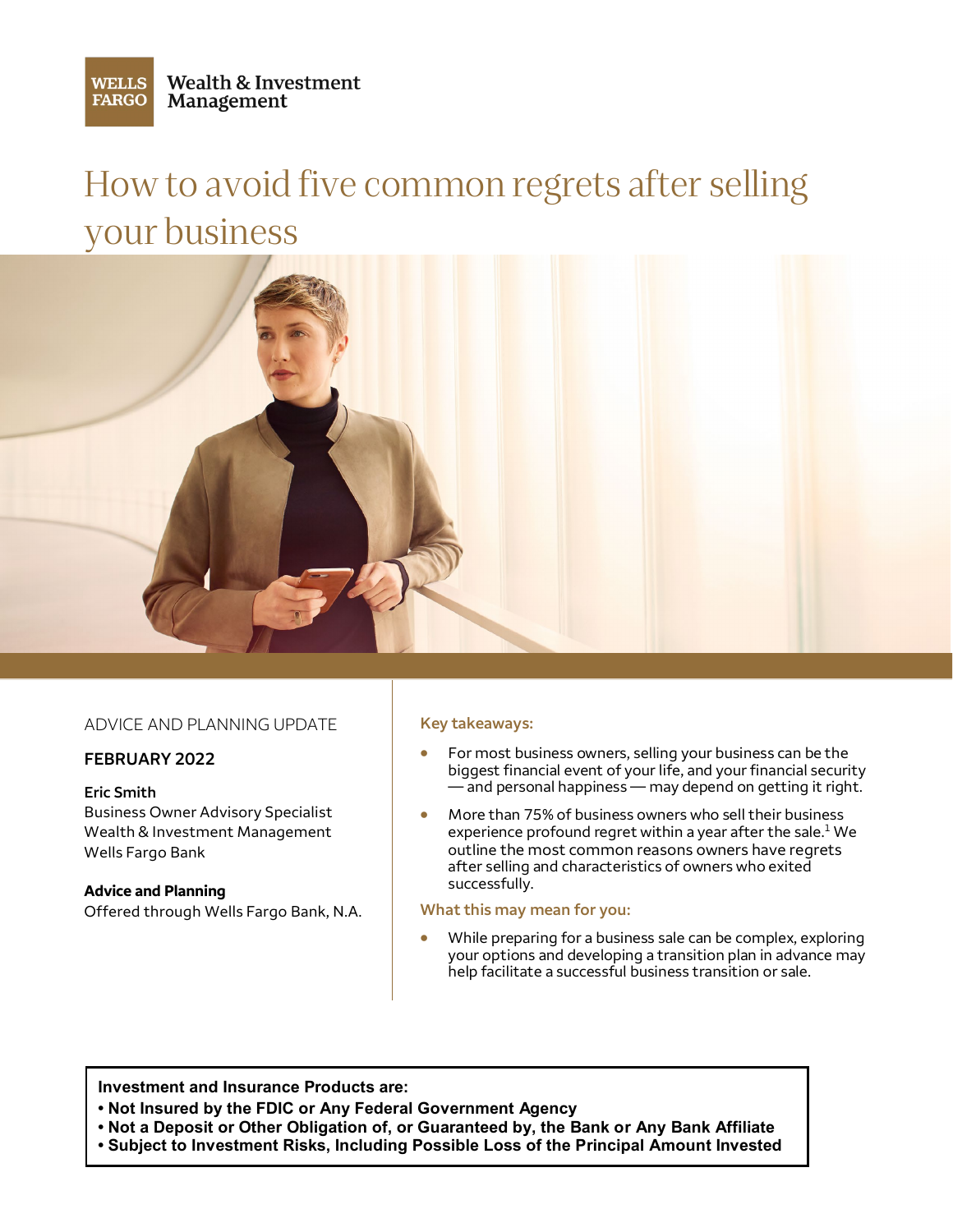<span id="page-1-0"></span>Ideally, selling or transitioning your business will result in financial reward, security, and a sense of achievement. Unfortunately, *more than 75% of business owners who sell their business experience profound regret within a year after the sale,* according to a report by the Exit Planning Institute. [1](#page-1-1) 

# **Why do so many owners have regrets? More importantly, what did the successful ones do to create a good exit?**

Answers to these questions can help guide you in crafting a successful business transition. There are countless reasons owners have regrets or remorse after selling, but here are five of the most common:

- 1. **Selling but later wishing they had not**. Some realize too late that what they loved most in life was owning, running, and being a part of their business and wished they had not sold, at least not yet. This regret is tough because there are rarely any chances for a do-over.
- 2. **Loss of identity and purpose**. For owners who spend years or decades building a life and identity around their business, it is very common to feel a loss of purpose and identity after the sale. If you plan to golf and relax but what really excites you is the thrill of entrepreneurship, you're not going to be happy. The day after your transition, a new challenge arises. People are no longer in need of your guidance and decision-making. For many, this results in a period of grief and depression.
- 3. **Leaving money on the table or worse, having a forced sale**. It is common for former owners to second-guess whether they could have gotten a higher price. In some cases, owners realize during or after the deal that they made some mistakes (or were not competently advised) that cost them dearly. Mistakes they wouldn't make next time. But usually there isn't a next time. The regrets tend to come when owners realizes they could have prevented the financial loss by preparing for the exit earlier or executing it differently.
- 4. **Not being prepared when they got an unsolicited offer they couldn't pass up.** The majority of private businesses are unprepared to properly capitalize on an unsolicited offer, even if the offer is so good they can't pass it up. When owners try to respond to such an offer despite being unprepared, the outcome is often a failed deal. This is exhausting physically and emotionally. Some owners who've had this experience vow going forward to always ensure their business is "transaction ready" to sell at any time.
- 5. **Unhappy with how employees were treated.** Some sellers are led to believe a buyer will keep their employees only to see them fired not long after the sale. Many owners later feel remorse when the employees were not rewarded in the sale and or able to retain their jobs.

l

<span id="page-1-1"></span><sup>1.</sup> *The State of Owner Readiness Survey 2013 National Survey Final Report*, Exit Planning Institute, 2013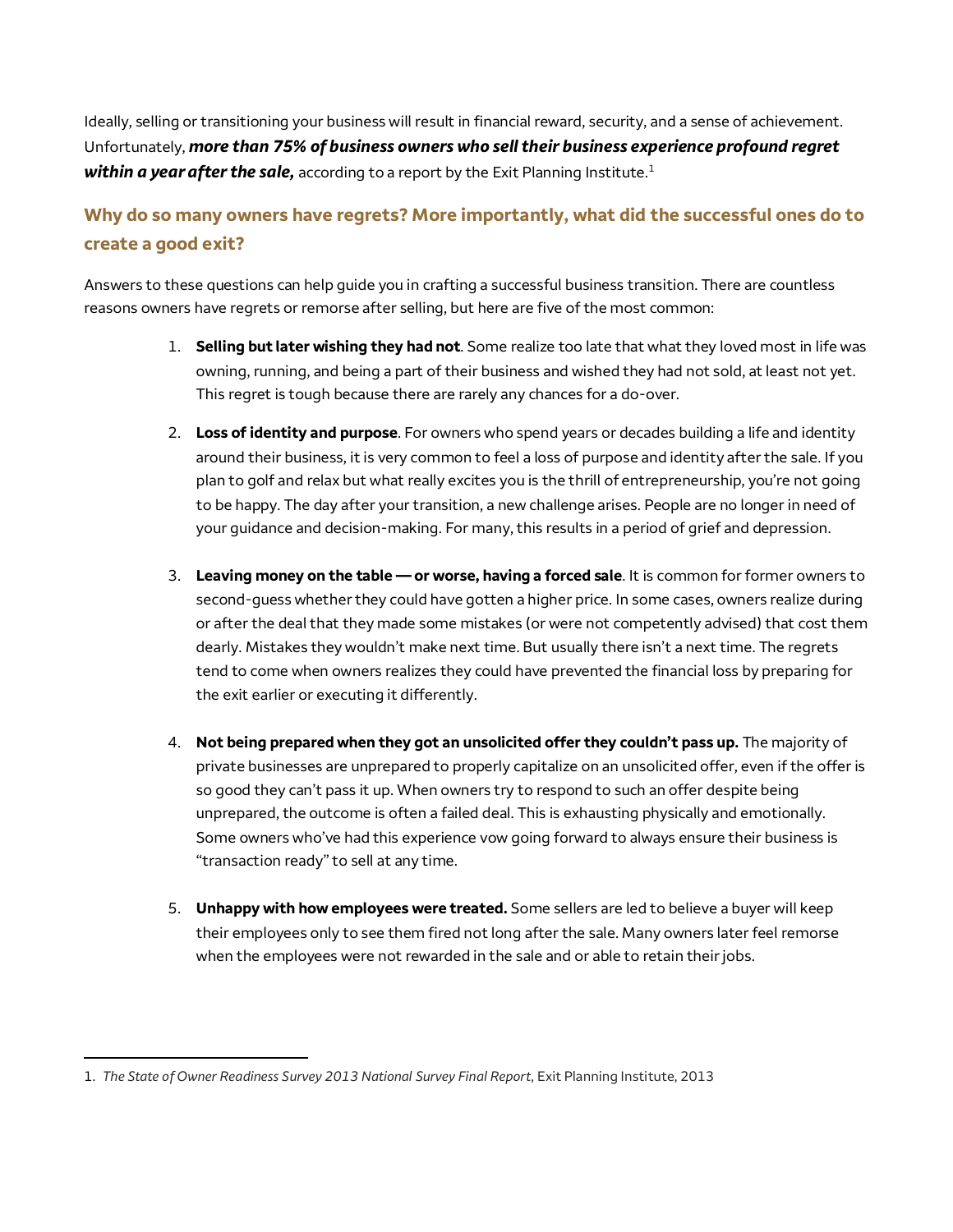## **How can owners prepare for a successful exit?**

In his book *Finish Big*, Bo Burlingham interviewed entrepreneurs who had sold their business and discovered eight characteristics shared by most owners who had exited successfully:

- 1. **Purpose:** They knew who they were and what they wanted out of their business and why.
- 2. **Value:** They took the time to make the business more sellable and valuable by learning to look at it through the eyes of a potential buyer or investor.
- 3. **Planning:** They gave themselves years, not months, to learn about and prepare for their eventual departure and developed transition and contingency plans so that neither they nor their heirs would ever be forced to sell under disadvantageous circumstances.
- 4. **Preparation:** For many, leaving the company in good hands was important.
- 5. **Team:** They had a competent professional team to help them prepare the business and execute a deal but also had sought help and learned from other former business owners who had learned how to do it by making mistakes in exiting their own companies.
- 6. **Responsibility:** They had given serious thought to their responsibilities to employees and investors and were at peace with whatever decision they had made.
- 7. **Legacy:** They understood in advance who was buying their company and what was motivating the buyer. (For those who didn't know the buyer's motivations, unpleasant surprises often came later when it became clear what the new owners actually planned to do.)
- 8. **Post-transition purpose:** The ones who had the most successful exits had a vision of what they would do after the sale. They knew what — other than their business — would or already did make them happy and satisfied. And long before a sale, they planned ahead for what they wanted their life to be about after the sale.

# **How are you preparing for a transition or sale?**

For most business owners, selling your business is the biggest financial event of your life, and your financial security — and personal happiness — may depend on getting it right. Most don't get it right but could have if they had done things differently. Business owners with successful transitions typically started exploring their options and developing a transition plan years in advance. If you would like help in planning your business exit or transition, please reach out to your advisor. Your advisor has access to a team of business owner advisory specialists who can help outline your options, model scenarios, and manage through complex situations, helping you prepare for what may be one of the most important decisions of your life.